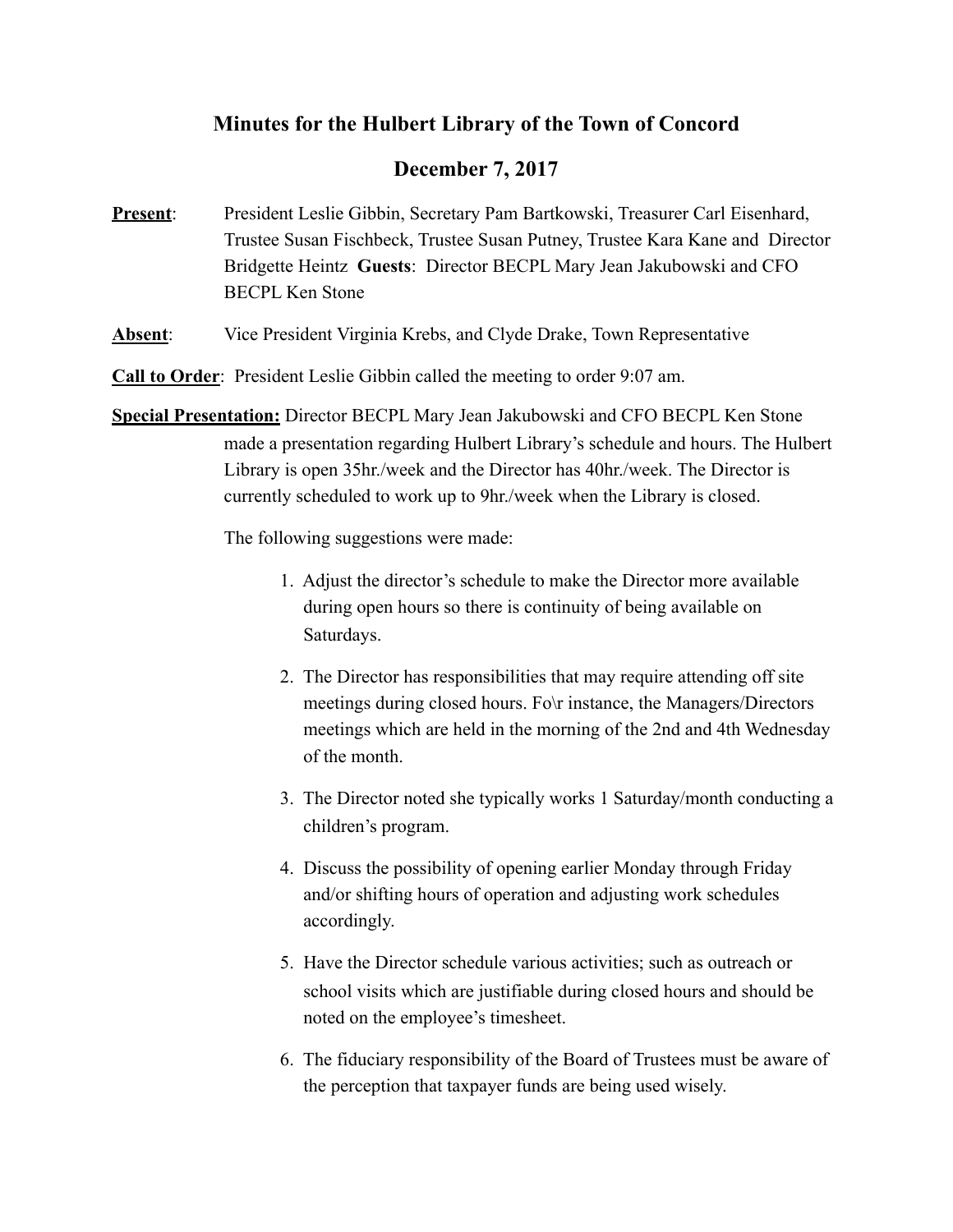- 7. The importance of consistent open hours year round. Hulbert Library is one of eight libraries which currently have summer and winter hours.
- 8. Possibly surveying patrons of their preference regarding being open or closed on Saturdays during the Summer months. The Office of Development and Communications could assist with survey development.

### **Secretary's Report:**

 Trustee Susan Fischbeck moved, Treasurer Carl Eisenhard seconded to accept the November minutes as read. Motion carried.

### **Treasurer's Report**:

 Secretary Pam Bartkowski moved, Trustee Kara Kane seconded to accept the Treasurer's Report as submitted. Motion carried.

#### **Approval of Bills;**

 Secretary Pam Bartkowski moved, Trustee Susan Fischbeck seconded to pay the bills for the month November 2017. Motion carried.

| November 2017:                                 |          |
|------------------------------------------------|----------|
| Village of Springville water/sewer             | \$123.00 |
| Brodart labels dots for CD relabelling         | \$65.14  |
| Wegman Motor Works snowblower assembly         | \$60.00  |
| Ray's Small Engine delivery of old snowblower  | \$70.40  |
| Reimbursement PVT acct. Lowe's driveway marker | \$41.60  |
| Brodart office chair                           | \$188.49 |
| <b>Total</b>                                   | \$548.43 |

#### **Library Improvements:**

 1. The new carpet and tile have been installed. There was unexpected work because it was necessary to remove the old floor patch and tiles before the floors could be leveled. This required more labor than anticipated resulting in an additional labor charge of \$562.50. Before the Library pays this bill, the three doors which don't close properly must be corrected. The transition strips need to be replaced. Carpet World is looking into metal transition strips which should resolve the problem.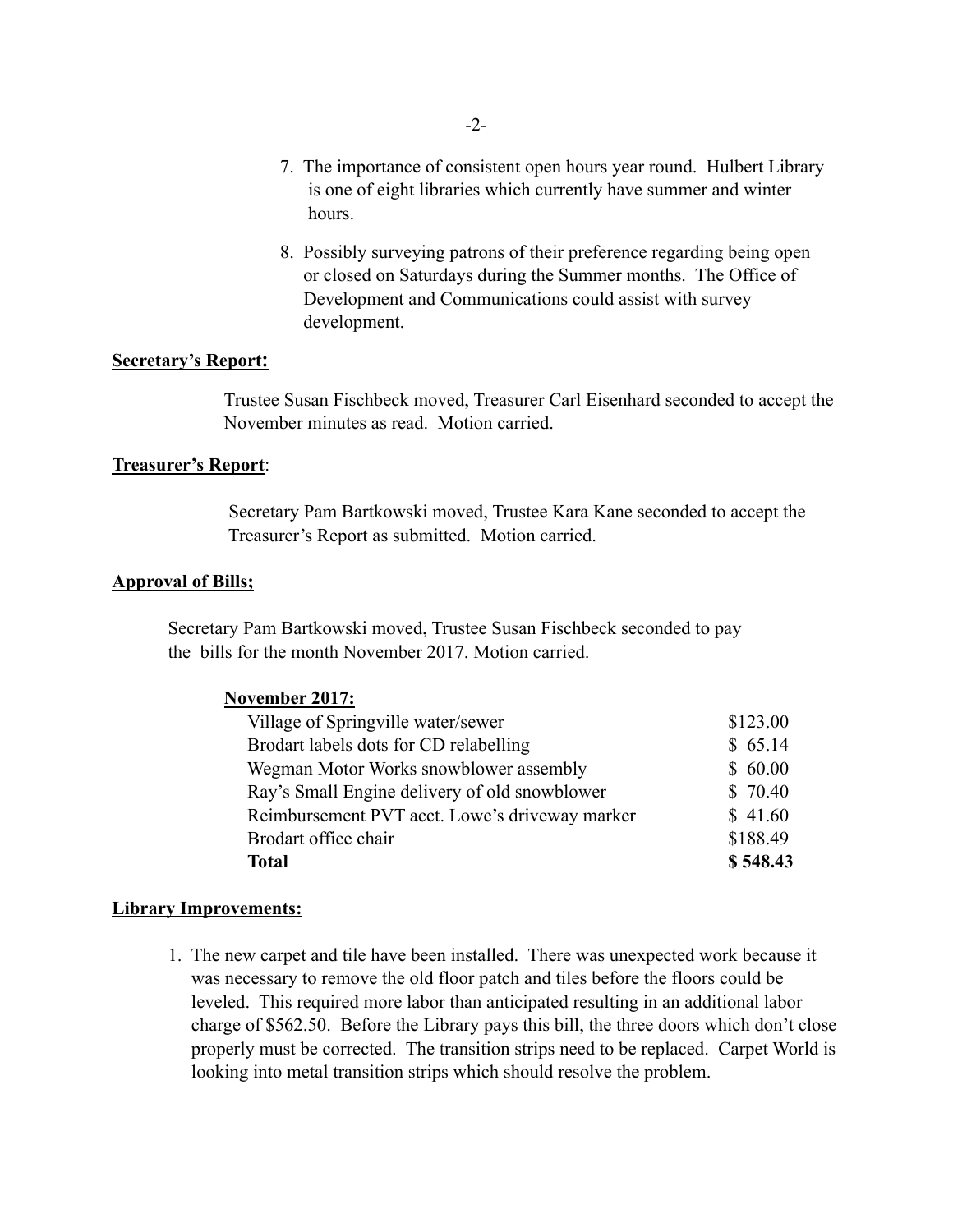2. The shelving unit for the Mary Jane Virginia Memorial has arrived from Benz Custom Woodworking at the price quoted. The remainder of the donation will be used for more toys and books for the children's area.

# **Town Board Report**: None

# **Correspondence**:

- 1. Kara Kane submitted a report on the ACT meeting on November 4th. Her report is attached to the end of the minutes. The next ACT meetings are January 2, 2018 from 9:30 AM to noon with the location TBD and March 10, 2018 8:30 AM to 1:00 PM at the Central Library.
- 2. The Director was approached by Ashlee Oakley to see if the Library would be interested in running a table or a room at SES elementary school's science night on January 25th. Ms. Oakley asked for Maker Club stations. The Director and Dan Caufield from CECPL are working together for more ideas specifically something the kids can make and take home.
- 3. A donation of \$25.25 was received through Pay Pal Giving Fund. No designation was given.
- 4. There was an inquiry asking for assistance in donating \$500 to the library in memory of Anne Zack. The funds will be mailed and the donor requested to remain anonymous.
- 5. President Leslie Gibbin received a letter of resignation from Vice President Virginia Krebs for health reasons.

## **Director's Report:** Director Bridgette Heintz informed the Board that:

- 1. The first draft of the January through April 2018 Event Calendar has been made.
- 2. The new snowblower has been received and arrangements have been made with the county to pick up the old one for surplus.